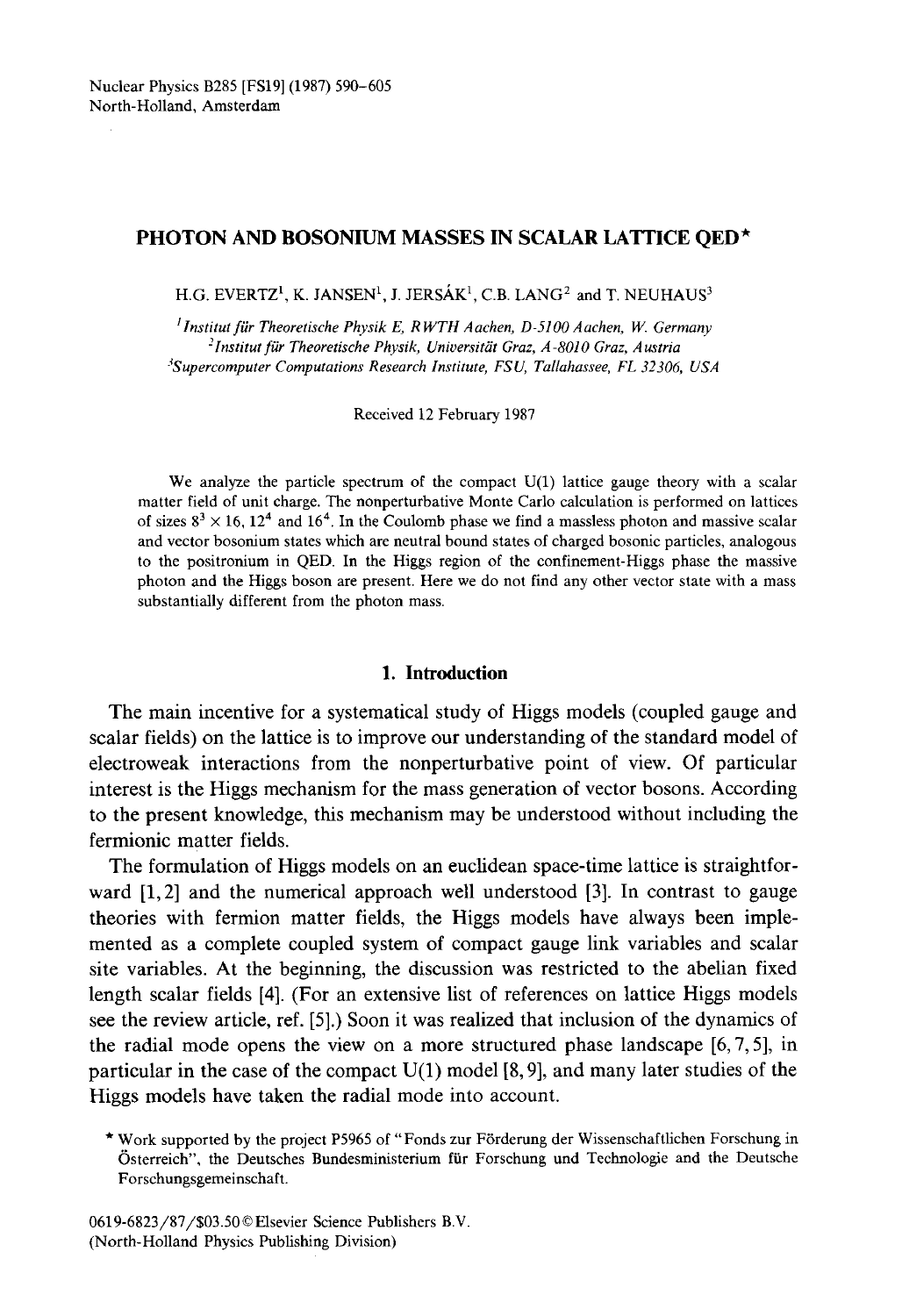The full gauge symmetry group of the electroweak theory is  $SU(2) \times U(1)$  and some recent studies [10] have been concerned with the corresponding Higgs model. The simplest lagrangian of this model involves, however, already four coupling constants. For that reason we decided to investigate first the basic properties of the system separately for the nonabelian gauge group  $SU(2)$  [7, 11, 12] and for the abelian group  $U(1)$  [9]. The latter Higgs model, which may also be looked upon as scalar QED, will be discussed here. In recent presentations [9] we concentrated on the precise determination of the phase structure and on a study of the nature of the phase transitions. Here we want to present our Monte Carlo results on the mass spectrum of the U(1) Higgs model with a scalar field of unit charge. In another paper [13] we present the results for the Wilson loops and gauge invariant two-point functions obtained in the same Monte Carlo runs.

For completeness we briefly review the notation [7, 9]. The action on the fourdimensional euclidean lattice may be cast in the three-parameter form

$$
S = -\frac{1}{2}\beta \sum_{p} \left(U_{p} + U_{p}^{*}\right) - \kappa \sum_{x} \sum_{\mu} \left(\Phi_{x}^{*} U_{x,\mu} \Phi_{x+\mu} + \text{c.c.}\right)
$$

$$
+ \lambda \sum_{x} \left(\Phi_{x}^{*} \Phi_{x} - 1\right)^{2} + \sum_{x} \Phi_{x}^{*} \Phi_{x}. \tag{1.1}
$$

The plaquette variables  $U_p$  denote the product of link fields  $U_{x,\mu}$  around the plaquettes. The action exhibits various invariances (like e.g.  $\kappa \leftrightarrow -\kappa$ ) which are discussed in refs. [7, 9] together with the relationship to the corresponding action in the continuum.

The link, plaquette and scalar field variables are complex numbers but may be represented by real variables,

$$
U_{x,\mu} = \exp(i\varphi_{x,\mu}), \qquad U_p = \exp(i\varphi_p), \qquad \Phi_x = \rho_x \exp(i\varphi_x). \tag{1.2}
$$

In these variables, which we use for numerical simulation, the action assumes the form

$$
S = -\beta \sum_{p} \cos \varphi_{p} - 2\kappa \sum_{x} \sum_{\mu} \rho_{x} \rho_{x+\mu} \cos(\varphi_{x+\mu} - \varphi_{x} + \varphi_{x,\mu})
$$
  
+  $\lambda \sum_{x} (\rho_{x}^{2} - 1)^{2} + \sum_{x} \rho_{x}^{2}$ . (1.3)

The action (1.3) defines the Boltzmann factor that determines the probability distribution of the field configurations. For given couplings an ensemble of configurations is generated by standard Monte Carlo techniques. In our calculations the gauge group  $U(1)$  was approximated by the discrete subgroup  $Z(60)$  for practical reasons. Possible caveats of this approximation have been discussed in earlier work [9], where also some details of our program have been described.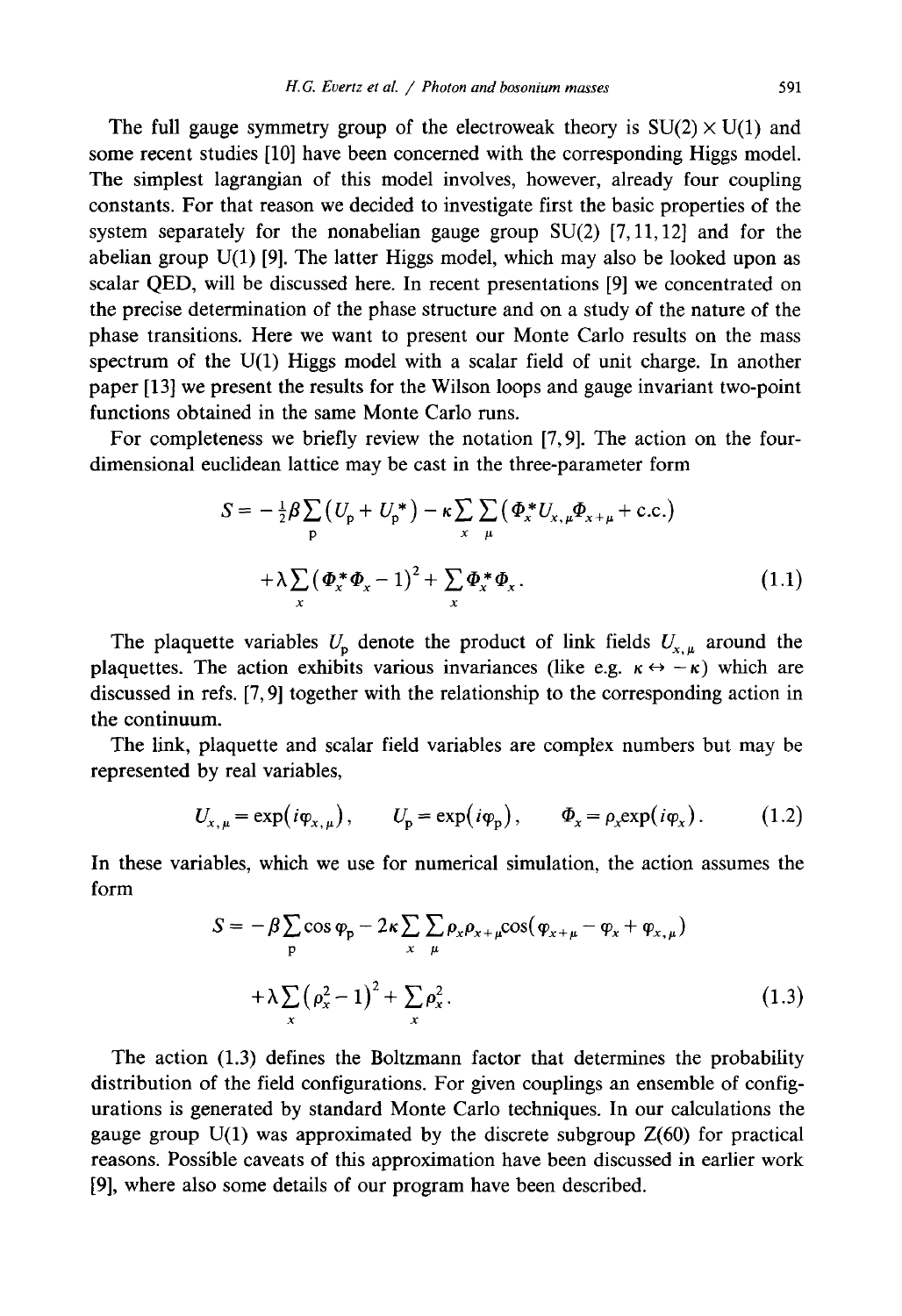Let us briefly recall the essentials of the phase structure. At  $\kappa = 0$  the model reduces to the pure U(1) compact gauge model. For  $\beta = \infty$  the system describes the two-component  $\Phi^4$  theory. In the limit  $\lambda \rightarrow \infty$  the radial mode of the Higgs doublet freezes and  $|\Phi_x| = 1$ . This is the case of the fixed length model. In ref. [9] the phase diagram was studied for various values of  $\lambda$  between 0.001 and 10. There are two phases which are completely separated in the space of all coupling constants: the Coulomb phase and the confinement-Higgs phase.

The Coulomb phase is the analytic continuation of the corresponding phase for pure  $U(1)$  gauge theory to positive values of  $\kappa$  and one expects to find the massless photon throughout this phase [1]. In this phase there should also exist a charged bosonic particle [13,14]. Pairs of these charged particles can form neutral bound states which we call bosonium in analogy to positronium in QED or quarkonium in QCD.

Increasing  $\kappa$  (for constant  $\lambda$  and  $\beta$ ), one passes from the Coulomb phase through the so-called Higgs phase transition (PT) at  $\kappa = \kappa_{PT}$  to the Higgs region of the confinement-Higgs phase. This region is adjacent to the phase of broken global symmetry in the pure  $\Phi^4$  theory at  $\beta = \infty$ . The most prominent property of the Higgs region is the linear dependence of the gauge invariant expectation value of the scalar field on  $\kappa$  for sufficiently large  $\kappa > \kappa_{PT}$  [8,9]:

$$
\langle \Phi^* \Phi \rangle \simeq \frac{4}{\lambda} \kappa + \text{const.} \tag{1.4}
$$

This indicates the presence of the scalar field condensate, in analogy to the quasiclassical picture of spontaneous symmetry breakdown. The Higgs region is analytically connected to the confinement region  $[1, 2, 15]$  which is adjacent to the confinement phase of the pure compact U(1) gauge model at  $\beta < \beta_{\text{PT}} \approx 1$ . In the confinement region, as also in the Coulomb phase, the values of  $\langle \Phi^* \Phi \rangle$  are small and only weakly  $\kappa$ -dependent [8, 9].

In the whole confinement-Higgs phase one expects, on the basis of the quasiclassical perturbative approach, the presence of the Higgs boson and of the massive photon. However, a richer, genuinely nonperturbative spectrum might be possible. The Higgs PT line extends into the confinement-Higgs phase where for  $\lambda \ge 0(1)$  it has an endpoint at some  $\beta > 0$  and is rather weak [8,9]. For  $\lambda \le 0$ (0.1) the line separates the confinement and the Higgs regions and clearly is of first order [8, 9]. This change is related to the activation of the radial mode  $\rho_x$  at small  $\lambda$  [6]. Nevertheless, the confinement and Higgs regions are still analytically connected in the three-dimensional parameter space.

The Higgs PT between the Coulomb phase and the Higgs region is of first order for small  $\lambda$  but becomes weaker for increasing  $\lambda$  and  $\beta$ . For  $\lambda = 3$  one can hardly decide the order of the phase transition. Recent results for the exponential decay of the gauge invariant two-point function of the scalar field gave indications that for this  $\lambda$  and  $\beta = 2.5$  the Higgs PT still is of a very weak first order [13].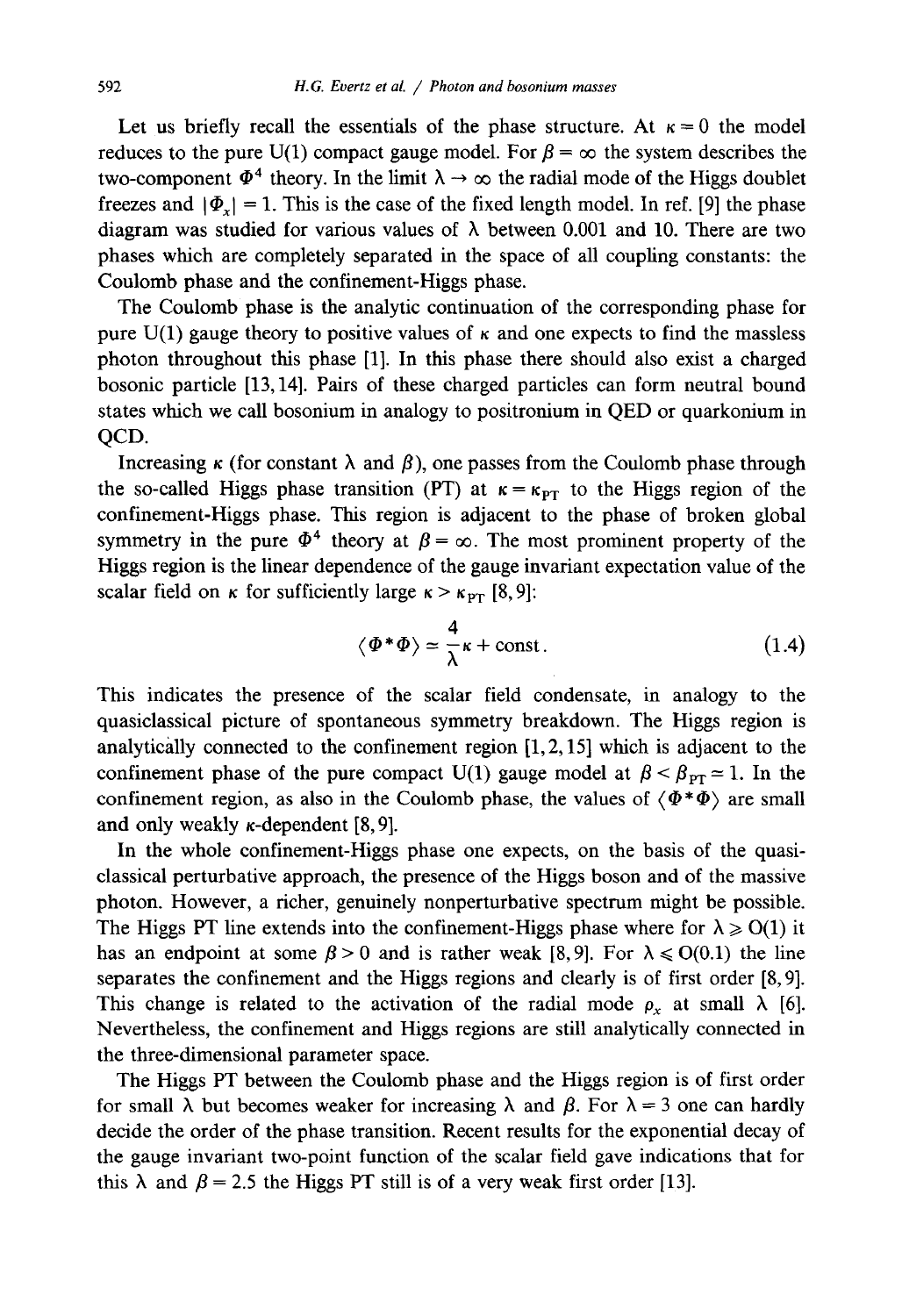For our study of the spectrum in the Coulomb phase and in the Higgs region we chose the values  $\beta = 2.5$  and  $\lambda = 3.0$  and varied only the bare Higgs coupling parameter  $\kappa$ . The Higgs PT on an  $8^3 \cdot 16$  lattice then lies at  $\kappa_{PT} = 0.179(1)$  and on 16<sup>4</sup> at  $\kappa_{PT} = 0.177(2)$ . This choice of couplings was motivated from our earlier investigation of the phase diagram [9] which indicated the possibility of a second order Higgs PT for these values of  $\beta$  and  $\lambda$ .

In sect. 2 we present our results for the masses of the states observed in both phases. In sect. 3 we summarize our results for the specific heat. We also describe the influence of metastable Dirac sheets [16] on various observables.

### **2. Determination of the masses**

#### 2.1. OPERATORS AND MEASUREMENTS

Let us begin with an introduction to the method and the technical details for calculation of the masses in the U(1)-Higgs model. We introduce the operators:

$$
O_1(\mathbf{x}, t) = \text{Re} \sum_{\mu} \Phi_x^* U_{x, \mu} \Phi_{x + \mu}, \qquad (2.1)
$$

$$
O_2(\mathbf{x}, t) = \operatorname{Im} \sum_{\mu} \Phi_x^* U_{x, \mu} \Phi_{x+\mu},
$$
\n(2.2)

$$
O_3(x, t) = \operatorname{Im} \sum_{\mu, \nu} U_p, \qquad (2.3)
$$

$$
x = (x, t);
$$
  $p = x \mu v;$   $\mu, \nu = 1, 2, 3.$ 

These lattice operators, summed over  $x$ , as associated with quantum numbers  $J^{PC} = 0^{++}$ , 1<sup>--</sup> and 1<sup>+-</sup>, respectively. (For procedures to construct operators with given quantum numbers see ref. [17].) To give these operators a 3-momentum in the 1-direction, we introduce

$$
O_i(k, t) = \sum_{\mathbf{x}} O_i(\mathbf{x}, t) \exp(ik \cdot \mathbf{x}_1), \qquad (2.4)
$$

where  $k = p \cdot 2\pi/L$ , and L is the spatial size of the lattice. We considered only the values  $p = 0$  and 1. The plaquette operator  $O_3$  with momentum  $p = 1$  is appropriate for a search for the expected massless photon state. It was pointed out in ref. [18] that in spite of the wrong parity of  $O_3$  at  $k = 0$  in comparison with the continuum photon, the corresponding correlation function with  $k > 0$  gets contributions from the odd superposition of photon states with the same momentum and opposite helicities.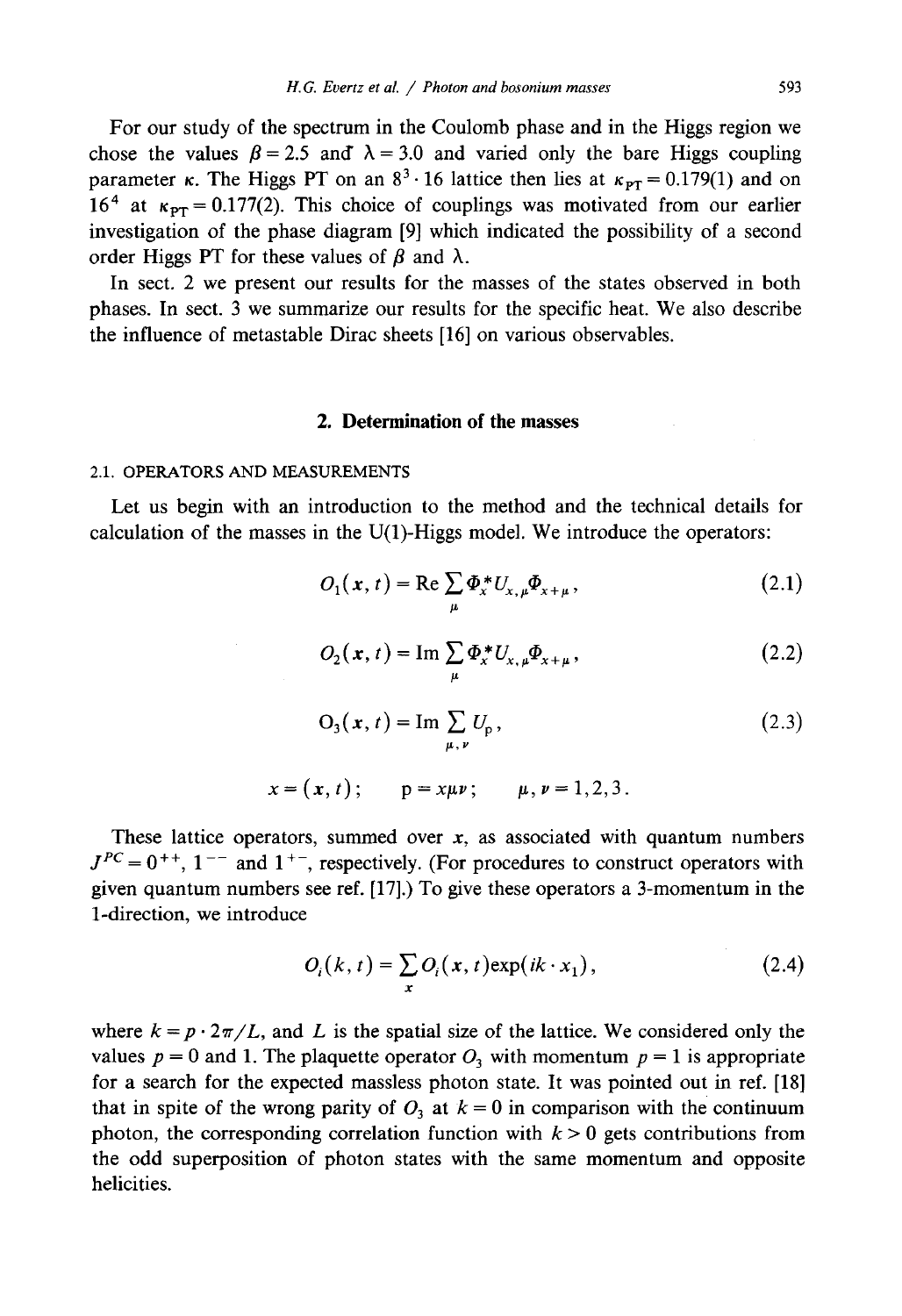With these operators we calculated correlation functions

$$
C_i(\Delta t) = \sum_t \left\langle \left( O_i(t) - \langle O_i(t) \rangle \right) \left( O_i(t + \Delta t) - \langle O_i(t + \Delta t) \rangle \right) \right\rangle, \tag{2.5}
$$

where the sum goes over the time direction of the lattice. In order to estimate the statistical errors we blocked the results of the correlation measurements in blocks of 1000-1500 sweeps. The average of these block correlation functions over all blocks leads to final values and statistical errors. The correlation functions are then fitted according to

$$
C_i(\Delta t) = \text{const}(e^{-E_i \Delta t} + e^{-E_i (L_i - \Delta t)}), \qquad (2.6)
$$

where  $L_t$  is the size of the periodic lattice in the time-like direction. For the fit of the data according to eq. (2.6) we discarded the points with  $\Delta t = 0$  and 1. The masses  $m_i$  are determined from the energies  $E_i$  by means of the lattice dispersion relation. Both quantities are in lattice units.

Our results have been obtained on lattices of sizes  $8^3 \times 16$ ,  $12^4$ , and  $16^4$ , with typically 150 000 iterations on the  $8<sup>3</sup> \times 16$  lattice and 40 000 iterations on the other lattices. This wide variation of the lattice size allowed us to control the influence of the finite lattice size on our results. We used about 350 hours of Cyber-205 time for this and a parallel paper [13].

Most of our results are obtain in the vicinity of the Higgs PT. Further  $\kappa$ -points, where we performed calculations, are at  $\kappa = 0$  and  $\kappa = 0.1$  deep in the Coulomb phase, and  $\kappa = 0.3$  and 0.64 in the Higgs region. The latter two points are distant enough from the Higgs PT to find the increase of the photon mass with  $\kappa$ .

### 2.2, RESULTS

In fig. 1 we exhibit our data for the photon propagator at momentum  $p = 1$ , for  $\kappa = 0.1757 < \kappa_{PT}$ . The solid line represents the correlation function in the case of a massless photon. The actual fit by means of the expression (2.6) is almost indistinguishable from this line and the value of  $m<sub>v</sub>$  obtained in this fit is consistent with zero. For other x-values the fits are of similar quality. The fits for the other correlation functions are also of good quality, as long as the energies are not larger than about 1. From these fits we find the following picture for the mass spectrum, shown in figs. 2 and 3:

*2.2.1. Coulomb phase.* Here we have observed three states. The lightest of them, the photon, has a mass consistent with zero. For the Coulomb phase in the pure U(1) compact lattice QED the existence of a massless state has been proven rigorously [19] and confirmed by Monte Carlo calculations both directly [18] and by establishing the coulombic form of the potential [20]. To our knowledge there is no rigorous result on the mass of the photon inside this free charge phase of the compact U(1) Higgs model (in contrast to the noncompact one [21]), but the photon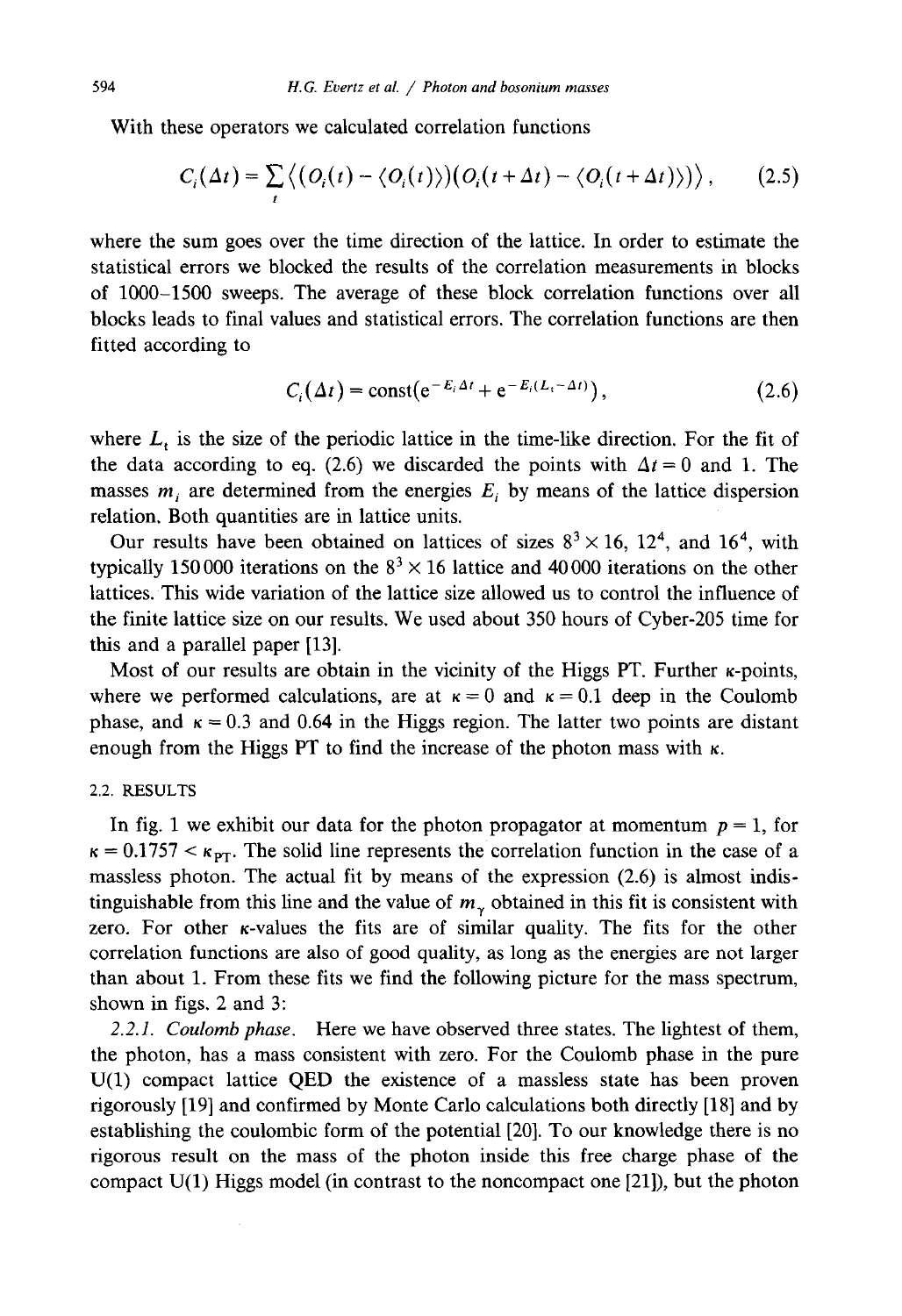

Fig. 1. Logarithm of the correlation function of operator  $O_3$  at  $p = 1$ , for  $\kappa = 0.1757$  on a 16<sup>4</sup> lattice. The solid line represents the correlation function (2.6) for an energy of 0.388, corresponding to zero photon mass (eq. (2.12)). All data in figs. 1–4 are taken at  $\lambda = 3$ ,  $\beta = 2.5$ .

is generally expected to be massless there, too [1]. A massless photon inside a phase with charged dynamical matter has also been found in Monte Carlo simulations of the SU(2) Higgs model with triplett matter field [22].

In our analysis we find, in the Coulomb phase, the massless photon through the  $p = 1$  correlation function of the operator  $O_3$ , but no signal at  $p = 0$ . On the other hand the  $p = 1$  signal is very clear. The existence of the massless photon in the Coulomb phase is also supported by the coulombic form of the static potential determined by means of Wilson loops [13].

The other correlation functions decay very rapidly in the Coulomb phase except very close to the Higgs PT. Therefore states other than the photon appear to be very heavy with a mass larger than two inverse lattice units. In the vicinity of the Higgs PT, however, two massive states can be resolved. One of them has the same quantum numbers  $0^{++}$  as the Higgs boson. Its mass decreases rapidly towards the phase transition down to a value of about 0.2 in inverse lattice units. The other state observed is a  $1<sup>-</sup>$  vector boson. It dominates the correlation function of the operator  $O_2$  both for  $p = 0$  and  $p = 1$ . We have found no measurable contribution of a massless state in this correlation function for  $\kappa \le 0.1765$ . Of course, when the mass of the  $1^{--}$  state drops to values of about 0.1–0.2, a contribution of the photon cannot be excluded.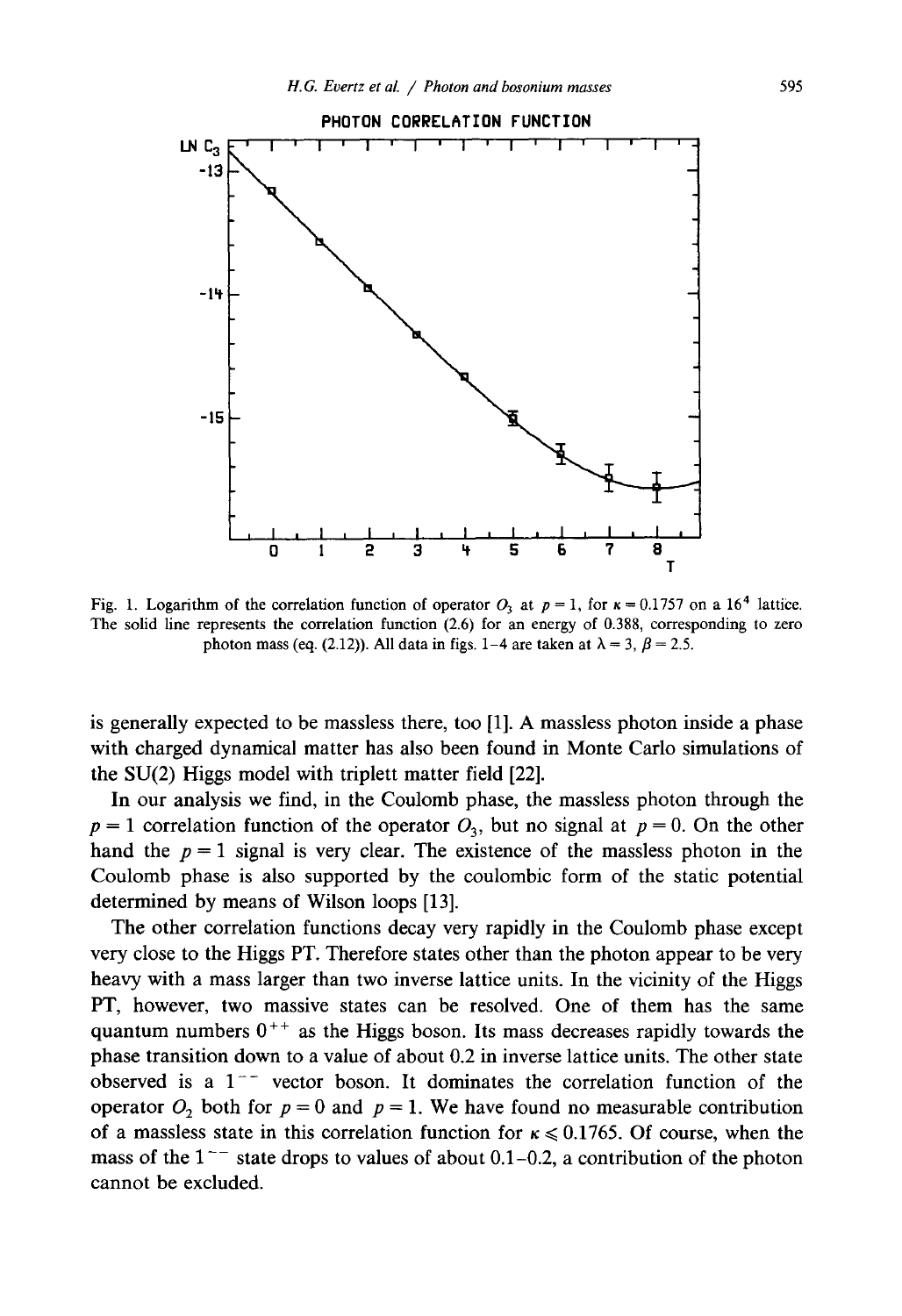We want to call these two heavy states in the Coulomb phase the scalar and vector *bosonium.* Our motivation for this name is the following: In the Coulomb phase the scalar lattice QED has an unconfined charged bosonic particle associated with the charged field  $\Phi$ . Neutral pairs of these particles interact both through the attractive coulombic force and the  $\Phi^4$  coupling. It is not a priori clear whether they form bound states, but if they do so, these states should show up in the correlation functions of the operators containing  $\Phi^*$  and  $\Phi$  like (2.1) and (2.2). The mass  $m_e$  of the unconfined charged particle may be estimated [13] from the data for the gauge invariant two-point function

$$
G(x, y) = \left\langle \Phi_x^* \prod_{\ell \in \Gamma} U_\ell \Phi_y \right\rangle, \tag{2.7}
$$

where  $\Gamma$  is a path connecting the points x and y. This function is related to the bound state of the charged particle with an external charge [13,14]. We find that the masses of both the scalar and vector bosonium are, at least for  $0.175 \le \kappa \le \kappa_{PT}$ , smaller than  $2m_c$ , at the same values of  $\beta$  and  $\lambda$ . Thus their interpretation as a bound state of two bosonic charged particles is plausible.

Since the interaction of the charged particles via the quartic self-coupling is strong for our values of  $\lambda$ , there is no simple way to estimate the masses of the bosonium states on the basis of the known values of  $m_c$ . Actually the bosonium masses are much smaller than  $2m_c$ , indicating that the binding energy is large.

In order to provide some idea about the bare mass of these strongly interacting constituent particles, we determined the "current mass"  $m_0$  from the relation to the distance from  $\kappa_{PT}$ , like for the free boson theory ( $\beta = \infty$ ,  $\lambda = 0$ ),

$$
\frac{1}{\kappa} - \frac{1}{\kappa_{\rm PT}} = 2(\cosh m_0 - 1). \tag{2.8}
$$

This approach is essentially like the determination of the bare unquenched mass in the lattice QCD calculation for Wilson fermions [23]. The resulting mass  $m_0$  is not renormalization invariant and gives only a rough idea on the magnitude of the screened constituent scalar field mass. In the range considered (0.174  $\leq \kappa \leq \kappa_{PT}$ ), the resulting values of  $2m_0$  agree approximately with the scalar bosonium mass.

*2.2.2. Higgs region.* At the Higgs PT the photon mass shows, within our resolution, no discontinuity, and is compatible with zero even close above the PT. This agrees with the observation [13] that the static potential does not change noticeably at the transition.

Above the phase transition, the spectrum is quite different from that in the Coulomb phase. The correlation functions of vector operators (2.2) and (2.3) decay exponentially with approximately the same rate. Therefore either they are both dominated by the same vector state or by two separate vector states with similar masses. The perturbative analysis of the spectrum in the Higgs region in the unitary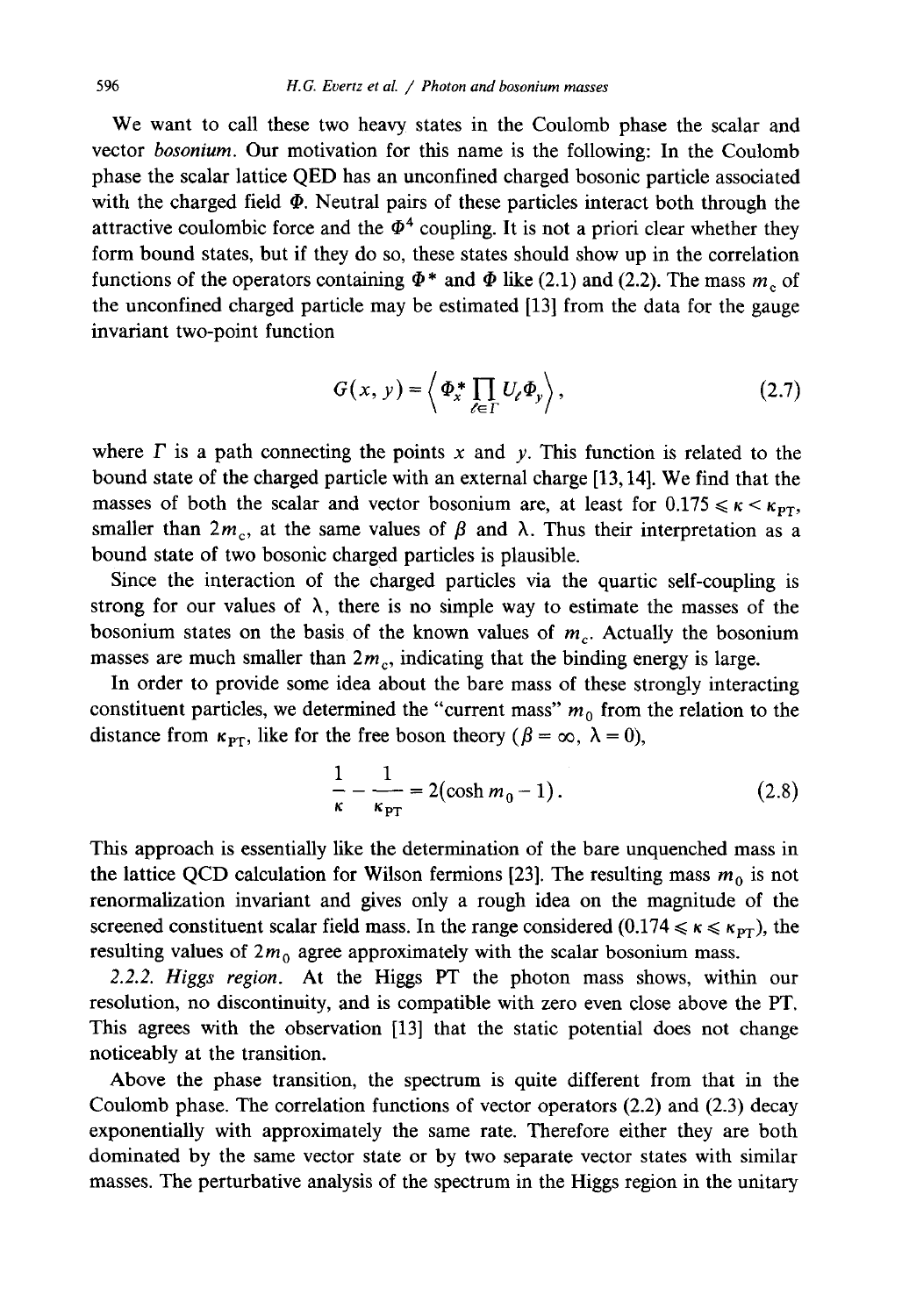

Fig. 2. Masses in lattice units obtained from fits to correlation functions of operators (a)  $O_1$ , (b)  $O_2$ , and (c)  $O_3$ , for three different lattice sizes and for momenta  $p = 0$  and  $p = 1$ , eq. (2.4). The shaded areas represent our estimates of combined statistical and systematical errors. The k-scales are discontinuous, emphasizing the Higgs PT region. Technical details are explained in subsect. 2.2.4.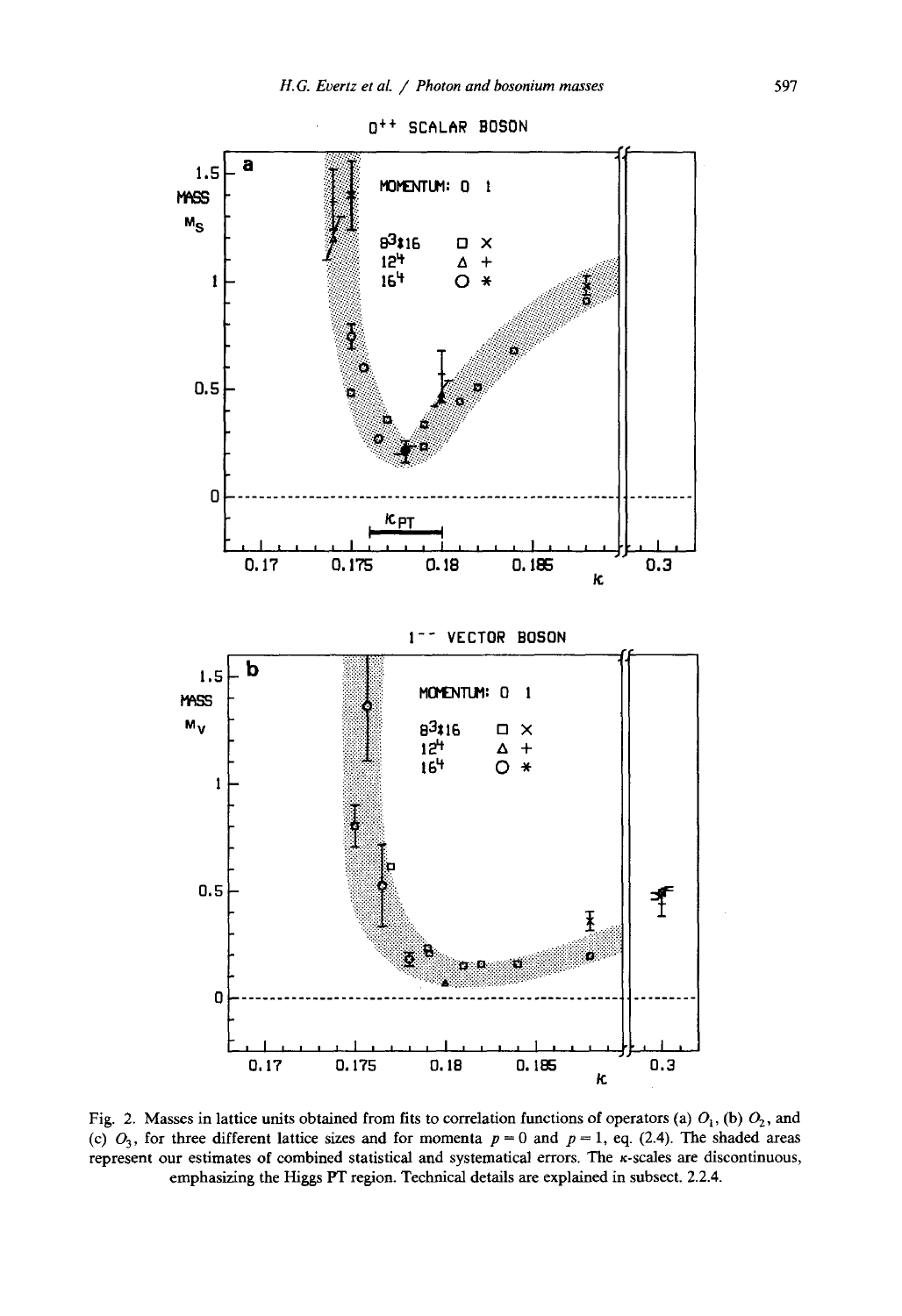

Fig. 3. Representative values of  $m<sub>y</sub>$  and  $m<sub>y</sub>$  on a continuous  $\kappa$ -scale covering the whole  $\kappa$ -region that we have investigated. In the Coulomb phase the photon is massless and  $m<sub>V</sub>$  is very large. In the Higgs region the masses obtained from both correlation functions are indistinguishable. The solid line represents the quasiclassical estimate (2.9) for  $m_{\gamma}$ , based on the measured values of  $\langle \Phi^* \Phi \rangle$ .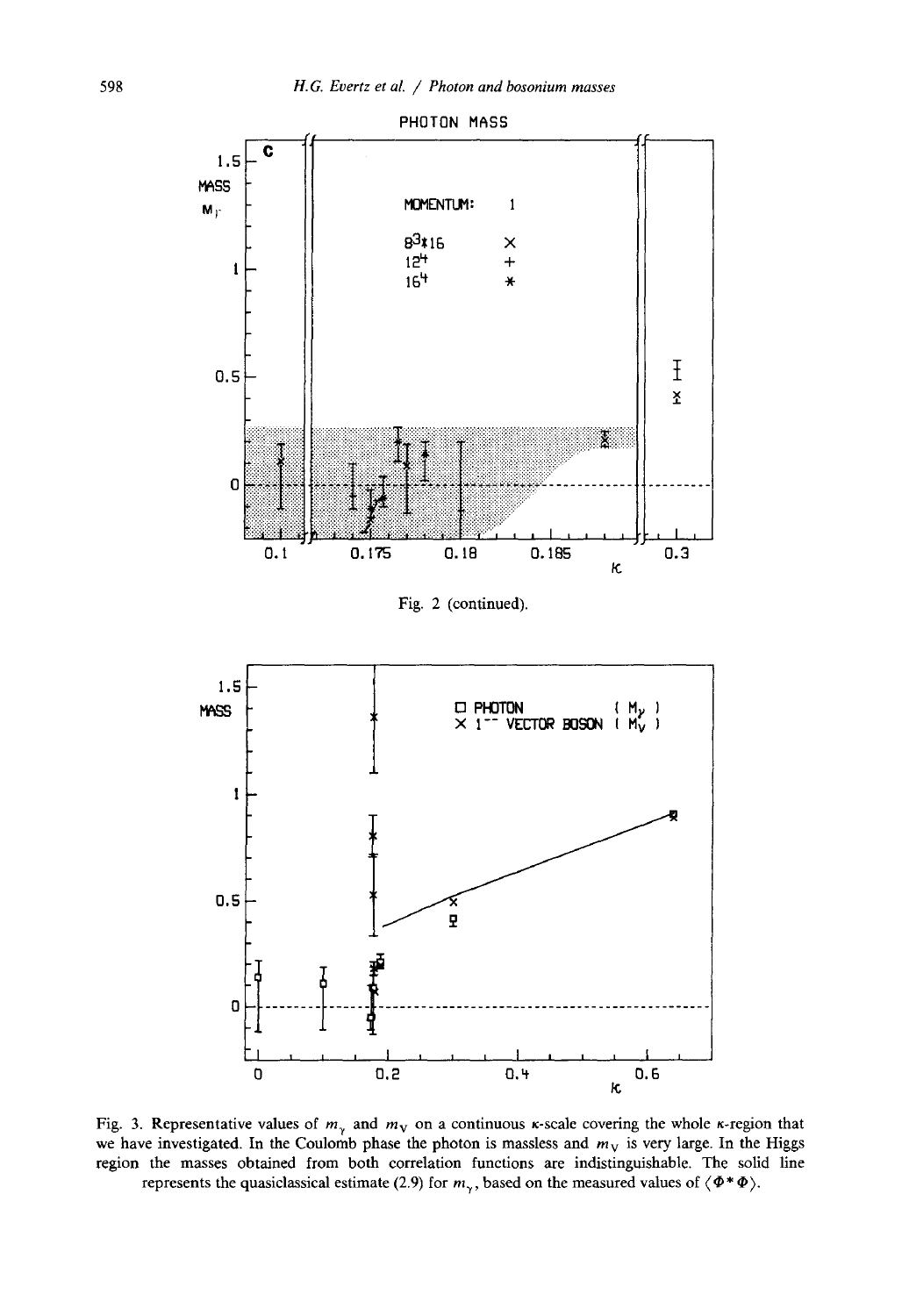gauge suggests that there is only one vector boson present - the massive photon. If this is the case, then the vector bosonium found in the Coulomb phase has no counterpart in the Higgs region. With growing  $\kappa$  the massive vector bosonium and the massless photon in the Coulomb phase merge at the Higgs PT to form the massive photon in the Higgs region. We adopt this interpretation of our data for the rest of this paper. The other possibility should not be completely dismissed, however, since some genuinely nonperturbative effects could cause a richer spectrum.

The mass of the photon rises very slowly above the PT and acquires values  $m_v \approx 0.5$  at  $\kappa = 0.3$  and  $m_v \approx 0.9$  at  $\kappa = 0.64$ . This is consistent with the values of  $m<sub>v</sub>$  as determined from fits to a lattice Yukawa potential, calculated from the Wilson loops obtained in the same Monte Carlo runs [13]. Therefore the photon becomes massive in the Higgs phase for  $\kappa \gg \kappa_{PT}$  in agreement with the standard picture of the Higgs mechanism. In the quasiclassical perturbative approach to the Higgs model one finds

$$
m_{\gamma}^2 \approx 2g^2 \kappa \langle \Phi^* \Phi \rangle, \tag{2.9}
$$

where  $g$  denotes the bare gauge coupling. In fig. 3 we show for comparison the values of  $(2g^2 \kappa \langle \Phi^* \Phi \rangle)^{1/2}$  in the Higgs region for  $\beta = g^{-2} = 2.5$ . The quasiclassical estimate is in agreement with the photon mass. (We would like to remark that in ref. [24] one value for  $m_H/m_\gamma$  has also been obtained by means of duality arguments.)

The Higgs boson mass has a minimum at  $\kappa = 0.178(2)$ . This position is in full agreement with the location of the transition point as determined from the behaviour of the energy  $\mu$  of a screened external charge, an observable most sensitive to the Higgs PT in the  $U(1)$  Higgs model [13]. Above the transition the Higgs mass increases much faster than the photon mass and becomes too large to be measured at  $\kappa = 0.3$ .

*2.2.3. Mass plots.* As we have stressed above, the physical interpretation of states with the same quantum numbers is different in both phases. Nevertheless it is convenient to plot the masses of the states contributing to the same correlation functions in the same figure. Thus we shall use the following notation for both phases:

- scalar boson mass  $m<sub>s</sub>$  (scalar bosonium in the Coulomb phase and Higgs boson in the Higgs region), operator  $O<sub>1</sub>$ ,

- vector boson mass  $m<sub>V</sub>$  (vector bosonium in the Coulomb phase and presumably the massive photon in the Higgs region), operator  $O_2$ , and

- photon mass  $m_{\gamma}$ , determined from the  $p = 1$  correlation function of operator  $O_3$ .

These three masses are shown in figs. 2a–c, respectively, as functions of  $\kappa$  for several lattice sizes and momenta  $p$ . In fig. 3 we show representative values of both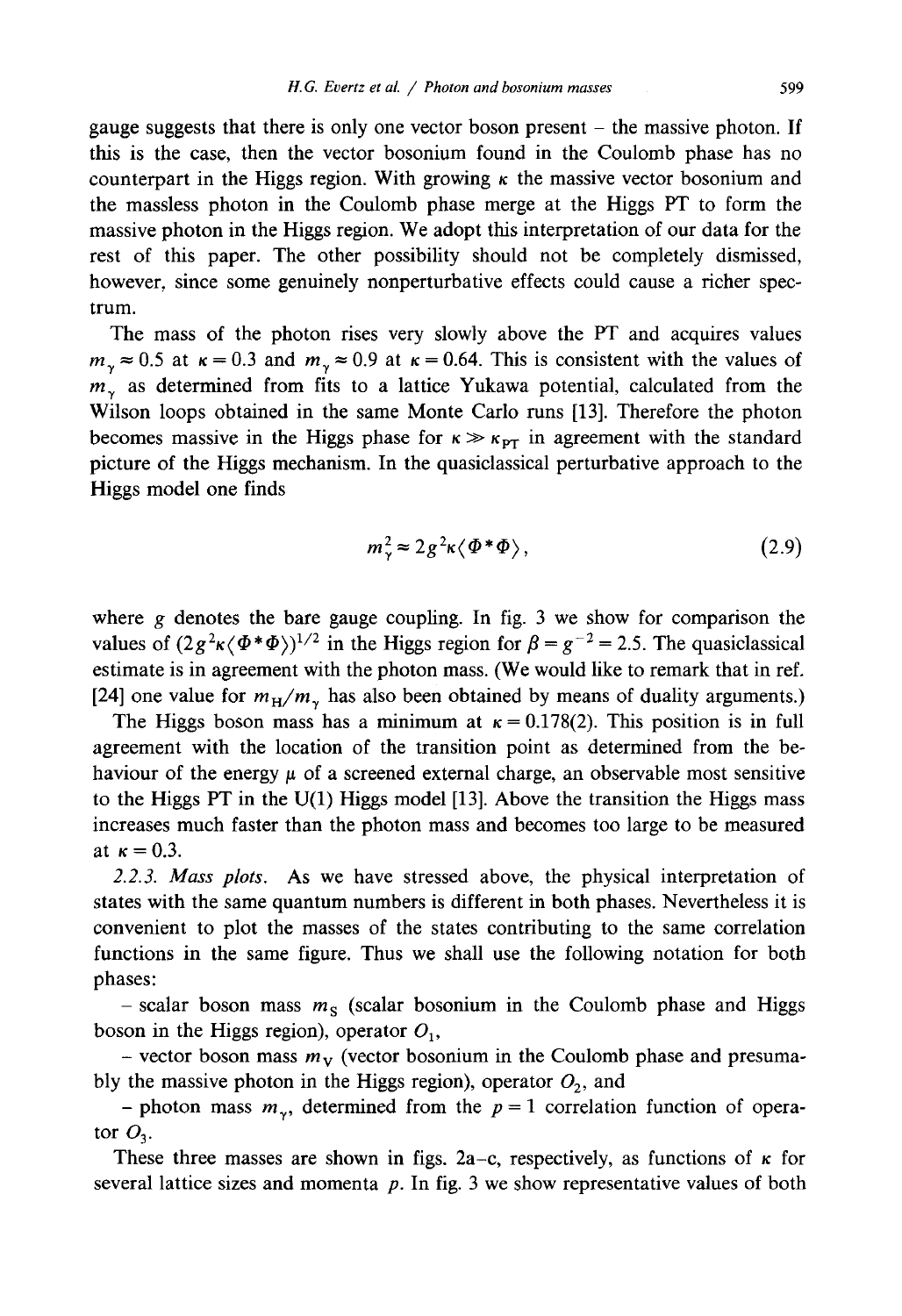

Fig. 4. Ratio  $m_S/m_V$  of the scalar and the vector boson masses.

 $m<sub>y</sub>$  and  $m<sub>y</sub>$  on a continuous  $\kappa$ -scale covering the whole  $\kappa$ -region that we have investigated.

As for figs. 2a and b, the results obtained for the U(1) Higgs model resemble very much those obtained for the nonabelien SU(2) gauge-Higgs model [12]. The mass  $m<sub>S</sub>$  of the scalar state, which is the Higgs boson mass in the Higgs regions of both models, shows a dip in the vicinity of the Higgs PT. In fig. 4 we show the ratio  $m_S/m_V$ , which is independent of the lattice spacing. Its  $\kappa$ -dependence is analogous to that of the ratio of the Higgs and vector boson masses in the SU(2) model. These similarities between both models suggest that also in the SU(2) case the scalar and vector boson states below the Higgs PT [12,25] can be interpreted physically as bound states of SU(2)-doublet constituent scalars. These bound states are analogous to the bosonium in the Coulomb phase of the U(1) model. The confined scalar doublet corresponds to the unconfined charged particle of the U(1) model.

*2.2.4. Comments on the correlation functions.* As mentioned above, all operators have been calculated at momentum  $p = 0$  and  $p = 1$ . We use the lattice energymomentum dispersion relation

$$
m^{2} + 2\sum_{\mu=1}^{3} (1 - \cos k_{\mu}) = 2(\cosh E - 1).
$$
 (2.10)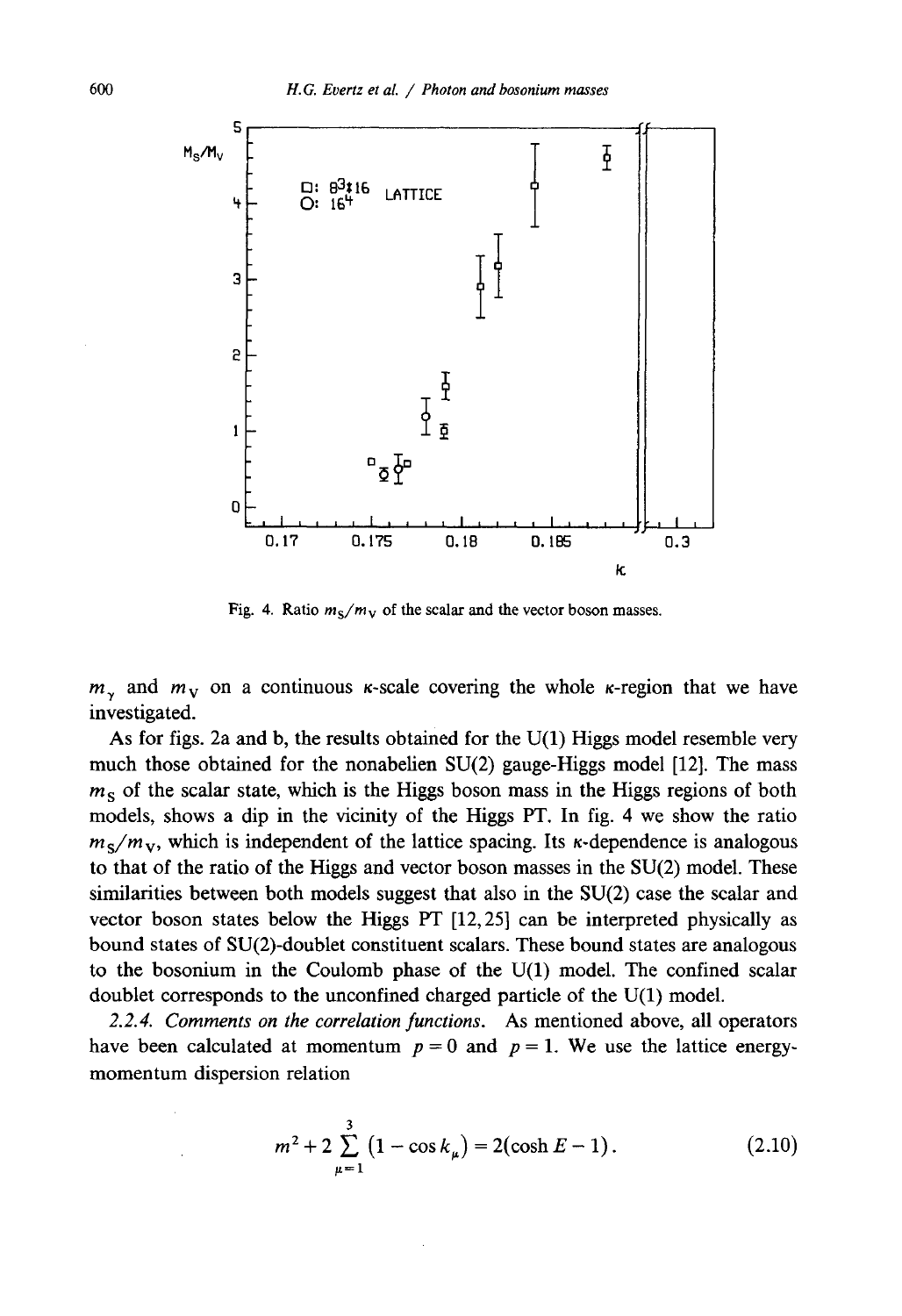For the correlation functions of the operators  $O_1$  and  $O_2$ , the masses obtained for  $p = 0$  and  $p = 1$  are consistent. However, for  $p = 1$  the errors are substantially larger and we have included only a few of the data for  $p = 1$  in our figures. When the values of  $m^2$  determined through eq. (2.10) were negative, we have plotted  $- |m^2|^{1/2}$ instead of  $m$  in fig. 2c.

We have also looked at operators with quantum numbers different from the ones presented here, namely  $2^{++}$ ,  $1^{+-}$  (O<sub>3</sub> with  $p = 0$ ), and  $0^{+-}$ . The correlations of all these operators decay very rapidly and no signal could be extracted. The operator  $\Phi^* \Phi$ , carrying quantum numbers  $0^{++}$ , was also considered. It shows a behaviour quite similar to  $O_1$  but its signal to noise ratio was worse. The  $0^{++}$  plaquette correlation functions gave no measurable signal. We would also like to remark that the fluctuations of the correlation functions are lower in the Higgs region than in the Coulomb phase.

Fig. 2 contains our data on all lattice sizes that we have used. The obtained mass values show no significant dependence on the lattice size. This may be a sign that the correlation length in the scalar channel, which is responsible for the Higgs PT, does not exceed the lattice extension at the Higgs PT for our values of couplings, and is therefore finite [13].

# **3. Other results**

#### 3.1. SPECIFIC HEAT

In the course of our earlier [9] and the present investigations we obtained results on symmetric lattices of size  $L^4$  for  $L = 4, 6, 8, 12$  and 16 and on asymmetric lattices of size  $6<sup>3</sup> \times 12$  and  $8<sup>3</sup> \times 16$ . Here we collect the results for the unnormalized specific heat

$$
\partial_{\kappa} \langle \Phi^* U \Phi \rangle = 4L^4 \big( \langle [\Phi^* U \Phi]^2 \rangle - \langle \Phi^* U \Phi \rangle^2 \big) \tag{3.1}
$$

on the symmetric lattices. (The normalized specific heat has not been computed in ref. [9].) The peak positions obtained from a fit to these data agree with the determination of  $\kappa_{PT}$  from other quantities like e.g. the masses. We obtain the following values:

| L  | $\kappa_{\rm PT}$ |
|----|-------------------|
| 4  | 0.1938(6)         |
| 6  | 0.1848(1)         |
| 8  | 0.1814(1)         |
| 12 | 0.17854(1)        |
| 16 | 0.177(2)          |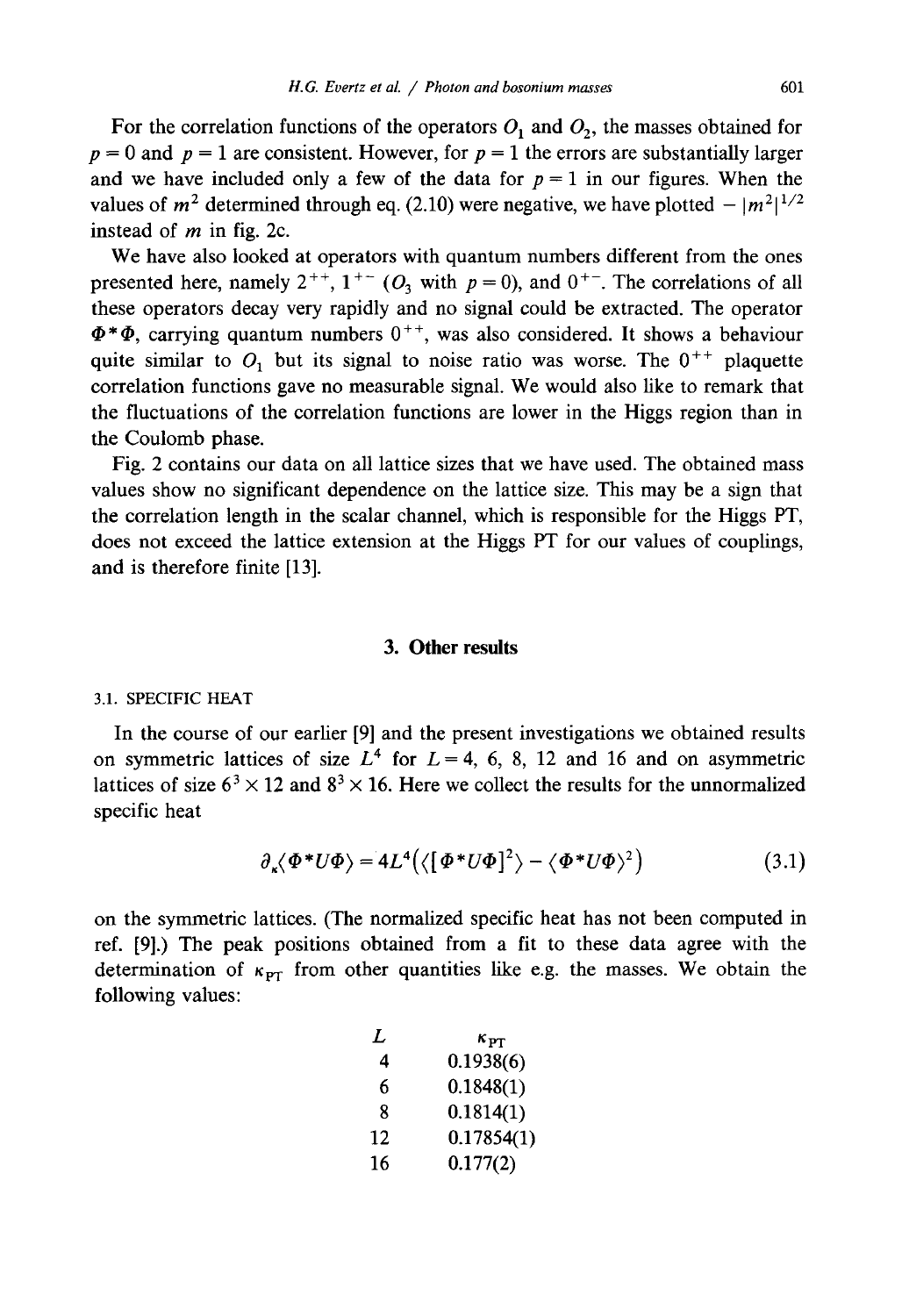(The value of  $\kappa_{PT}$  on the 16<sup>4</sup> lattice has been determined from the position of the discontinuity in the decay parameter  $\mu$  of the gauge invariant 2-point function, eq. (2.7), studied in ref. [13].)

Although some of our results indicate that the PT is of weak first order [13] we tentatively apply the finite size scaling relation

$$
|\kappa_{\text{PT}, L} - \kappa_{\text{PT}, \infty}| \approx c L^{-1/\nu}.
$$
 (3.2)

Assuming the *v*-value for a free boson theory,  $v = 0.5$ , we get  $\kappa_{\text{PT}, \infty} = 0.1775(5)$ . Without such a restriction on  $\nu$  the best fit gives  $\kappa_{PT,\infty} = 0.175(1)$  and a value of  $\nu = 0.63(1)$ . It appears that the dependence of  $\kappa_{\text{PT L}}$  on the lattice size is quite similar to that of the  $\Phi^4$  theory, although the PT may well be of weak first order.

The height of the specific heat peak does not increase noticeably with growing lattice size, it seems to remain stable from size  $8<sup>4</sup>$  onwards to larger size, whereas the width definitely continues to decrease. Since the specific heat is the unnormalized one, this phenomenon allows no conclusion about the order of the phase transition.

On the asymmetric lattices the peak of the unnormalized specific heat becomes unexpectedly broader and its height smaller when one changes the lattice from  $8<sup>4</sup>$  to  $8<sup>3</sup> \cdot 16$ . A possible interpretation of this phenomenon, which has been observed in spin models as well [26], is based on the notion that the system tries to interpolate between the symmetric  $8<sup>4</sup>$  and  $16<sup>4</sup>$  lattices. This would account for the increase of the width of the peak which becomes of the order of  $(\kappa_{PT,8} - \kappa_{PT,16})$ , whereas the decrease in height would come from the folding of the two sharper peaks. A similar phenomenon has also been observed on a  $6<sup>3</sup> \cdot 12$  lattice.

# 3.2. PROBLEMS WITH DIRAC SHEETS

In [9] we reported convergence difficulties in MC runs which occurred when we started with a hot initial configuration in the Coulomb phase. They were caused by long living metastable states. The effect can most clearly be noticed in the plaquette observable, but it is easily seen in the expectation value of  $\Phi^*\Phi$ , too. It also influences the values of nonlocal observables like the specific heat and masses. Fig. 5 shows a thermal cycle in the expectation value of the plaquette operator, started from a random configuration at  $\kappa = 0.06$  in the Coulomb phase. In the thermal cycle one detects a systematic gap between the starting values (lower values of  $\langle u_n \rangle$ ) and the last values in the run causing a fake hysteresis in addition to the effects of the Higgs PT. The upper branch in fig. 5 corresponds to the ground state and thus the initial configuration belongs to an excited state.

To identify the cause of this gap, we have started some thermal runs already at  $\kappa=0$  and we found that the gap extends to the pure U(1) gauge theory. Here the effect has been investigated in detail [16]. It has been found to be caused by the occurrence of a Dirac sheet which is closed due to the periodicity of the lattice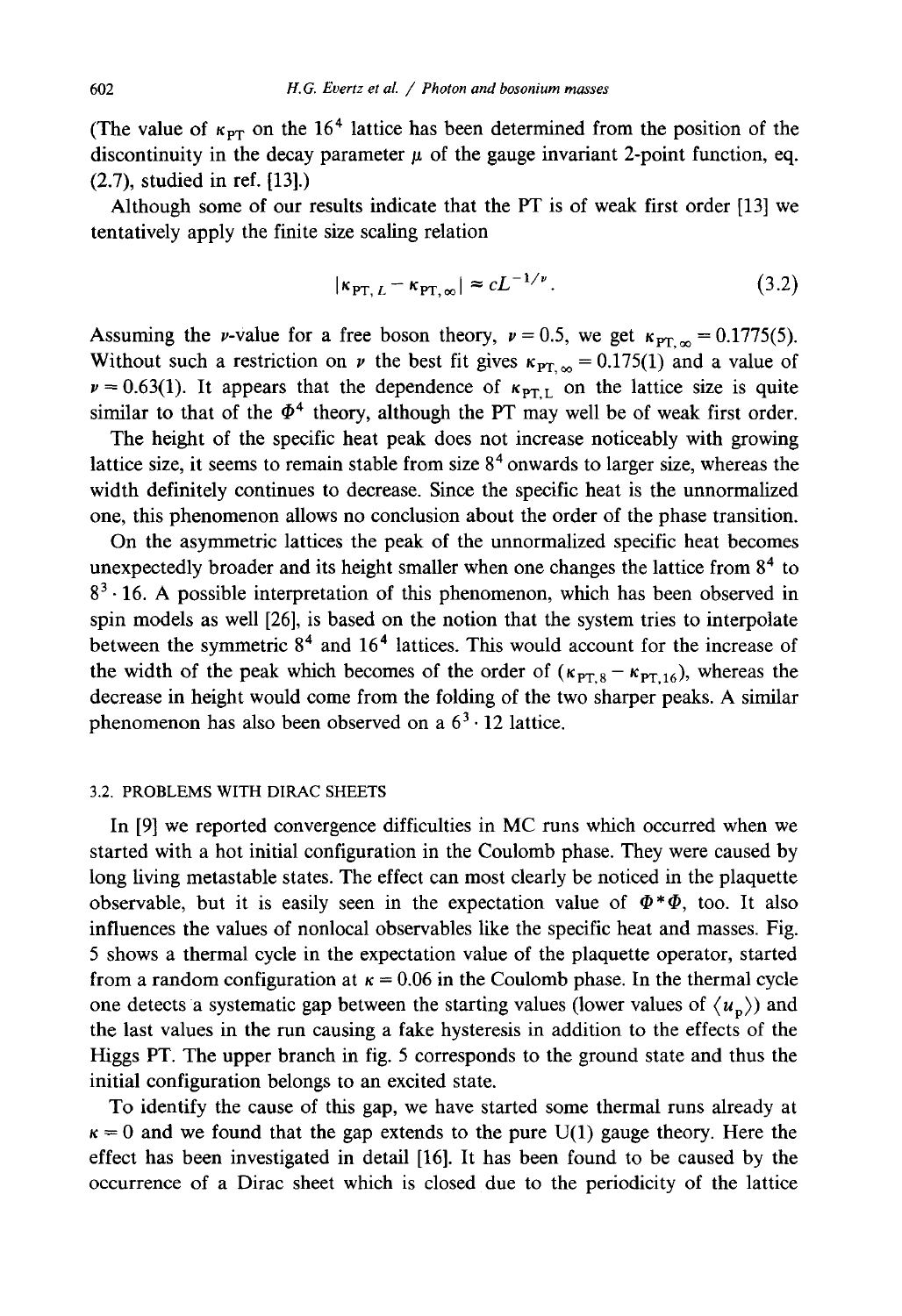

Fig. 5. Expectation values of the plaquette operator  $U_p$  in a thermal run performed at  $\lambda = 0.01$ ,  $\beta = 2$ , as explained in the text. The increased energy in the lower branch is caused by a Dirac sheet.

(" trapped magnetic flux"). It can be seen as a remnant of a pair of closed monopole loops winding around the lattice [16]. On a finite lattice there is a significant surplus of energy in plaquettes of one orientation, caused by the magnetic flux. A similar surplus has also been found for finite  $\kappa$ . Thus we conclude that the gap in the Coulomb phase in fig. 5 is due to the presence of a Dirac sheet, which accidentally vanished during the Higgs PT.

The long lifetime of the excited state corresponding to the lower branch of the fake hysteresis is remarkable. As the energy of a configuration containing the Dirac sheet is higher than that of the ground state, the system is hotter and less ordered. Therefore the Higgs phase transition shifts towards higher values of  $\kappa$ . We have also observed substantial changes of the specific heat and masses close to the Higgs PT in the configurations with the Dirac sheets.

Although it is easy to avoid the problem with the Dirac sheets by starting with a cold initial configuration of the gauge fields, one has to keep in mind that such a topological effect might disturb one's results.

## **4. Conclusions**

We have investigated numerically the spectrum of the compact scalar QED in the vicinity of the Higgs phase transition for large values of the coupling constants, in a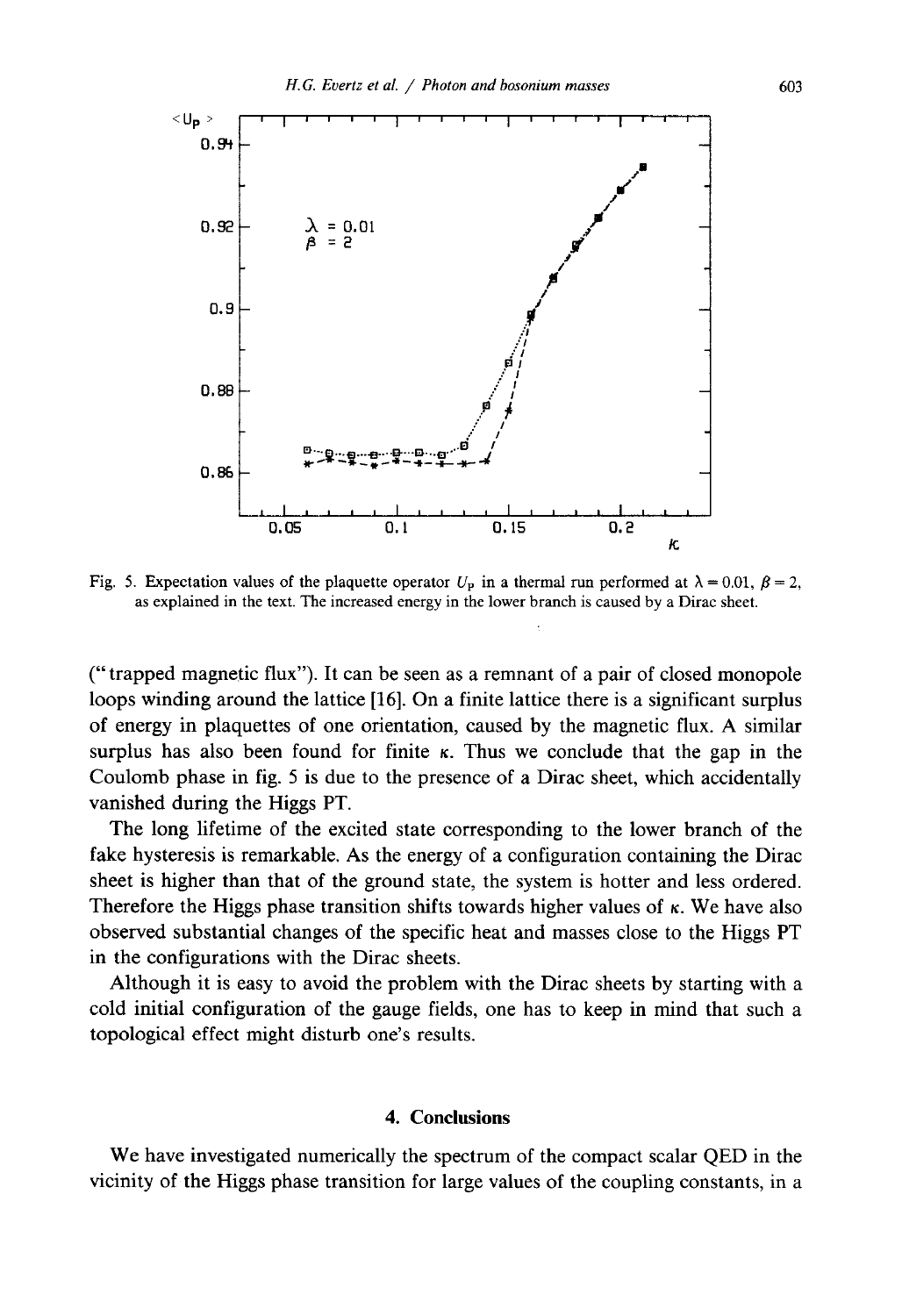region where no reliable analytic methods are available. In the Coulomb phase we have found the massless photon only in the correlation function of the plaquette operator  $\text{Im } U_p$  at nonzero momentum. The photon does not contribute noticeably to the correlation function of the link operator Im  $\Phi^*U\Phi$  with quantum numbers  $J^{PC} = 1^{--}$ . The latter correlation function reveals the presence of a massive vector state in the Coulomb phase. The state dominating the scalar correlation function is also massive. We have argued that these two heavy states are bosonium states, i.e. bound states of a pair of unconfined bosonic charged particles present in the Coulomb phase. Their masses grow quickly with decreasing  $\kappa$ , similarly as the mass of the charged particle [13].

Above the Higgs PT, in the Higgs region of the confinement-Higgs phase, the situation is very much like that for the nonabelian  $SU(2)$  gauge-Higgs system [12, 25]. We have found the scalar Higgs boson, the mass of which quickly rises with  $\kappa$ . Both vector correlation functions are dominated either by one and the same state, the massive photon, or possibly by a pair of approximately degenerate vector states. The corresponding mass grows much slower with  $\kappa$  than the Higgs boson mass.

In summary, we have found that lattice QED with fundamental scalar charged particles shows a rich spectrum of bound states. In the Higgs region it is in qualitative agreement with the naive expectation from perturbation theory, in the Coulomb phase it follows the conceptions based on the experience from QED.

We are grateful to Prof. H.A. Kastrup for thorough discussions and support and to V. Grösch for help during the computations. We also thank E. Seiler and R.E. Shrock for discussions on the photon mass in the Coulomb phase. The calculations have been performed on supercomputers Cyber-205 at University of Bochum, University of Karlsruhe and SCRI of Florida State University in Tallahassee. The support of these universities and also the assistance of the Rechenzentrum of RWTH Aachen are gratefully acknowledged.

## **References**

- [1] E. Fradkin and S. Shenker, Phys. Rev. D19 (1979) 3682
- [2] E. Seiler, Gauge theories as a problem of constructive quantum field theory and statistical mechanics, Lecture Notes in Physics, vol. 159 (Springer 1982)
- [3] M. Creutz, L. Jacobs and C. Rebbi, Phys. Reports 95 (1983) 201
- [4] M. Creutz, Phys. Rev. D21 (1980) 1006; K.C. Bowler, G.S. Pawley, B.J. Pendleton, D.J. Wallace and G.W. Thomas, Phys. Lett. 104B (1981) 481;
	- D.J. Callaway and L.J. Carson, Phys. Rev. D25 (1982) 531
- [5] J. Jersfik, Review talk given at the Conference Lattice gauge theory--a challenge in large-scale computing, Wuppertal, November 1985, ed. B. Bunk, K.H. Miitter and K. Schilling (Plenum, 1986).
- [6] T. Munehisa and Y. Munehisa, Phys. Lett. ll6B (1982) 353
- [7] H. Kiihnelt, C.B. Lang and G. Vones, Nucl. Phys. B230 [FS10] (1984) 16
- [8] G. Koutsoumbas, Phys. Lett. 140B (1984) 379; Y. Munehisa, Phys. Rev. D30 (1984) 1310;